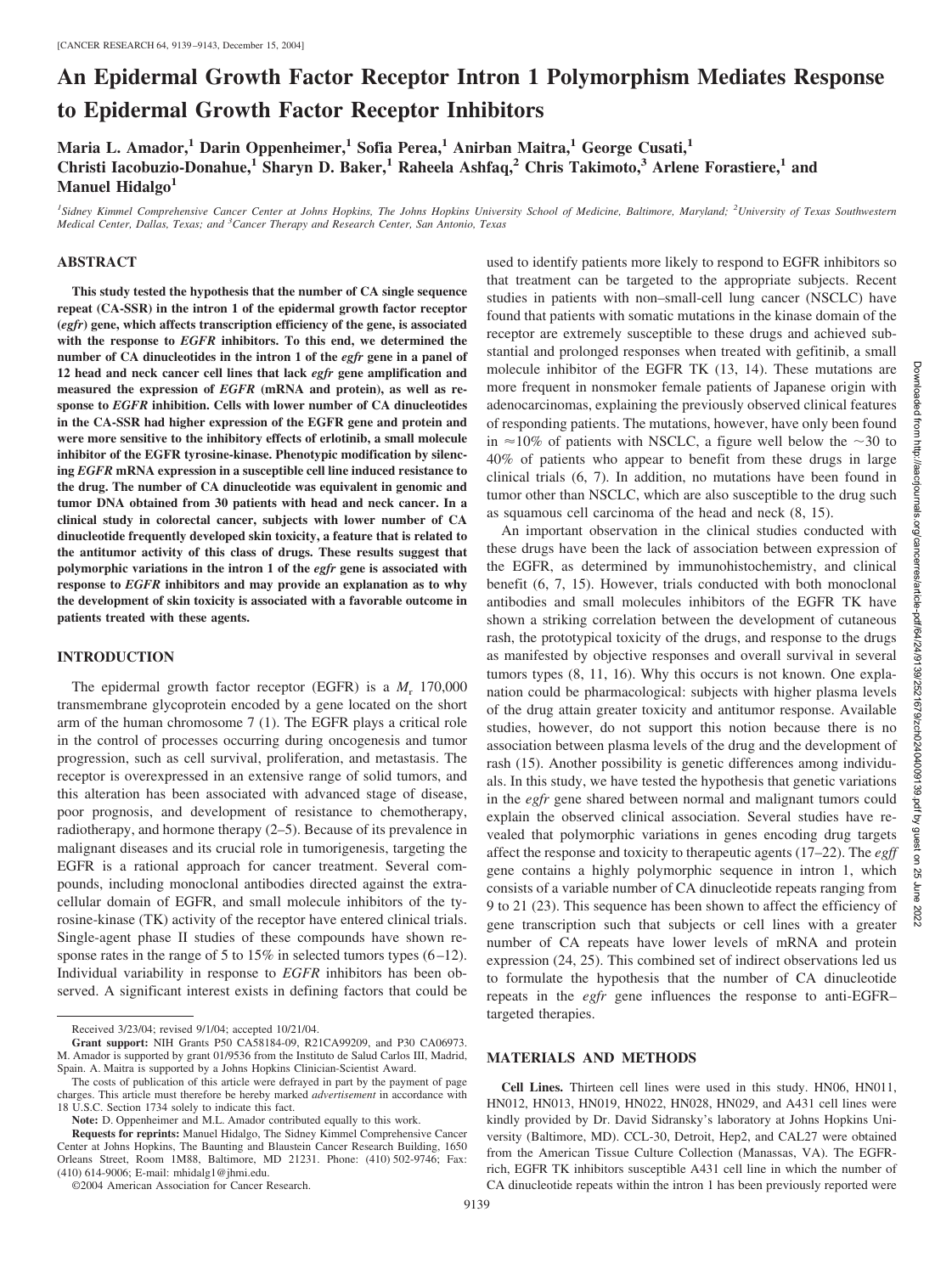used as an internal control (26). Cells were grown as monolayer culture in different media (Eagle's minimum essential medium for CCL-30, Hep2, and Detroit; DMEM for A431 and CAL27; and RPMI 1640 for the rest of the cell lines). Media were supplemented with 10% of fetal bovine serum and 2.5 mg of penicillin/streptomycin. Cells were maintained at 37°C in a fully humidified atmosphere of  $5\%CO<sub>2</sub>$  in air.

**Drugs.** Erlotinib (OSI-774, Tarceva) was provided by OSI Pharmaceuticals (Melville, NY). Stock solutions were prepared in DMSO and stored at  $-20^{\circ}$ C.

**Growth Inhibition Studies.** *In vitro* drug sensitivity to concentrations of erlotinib ranging from 0 to 30  $\mu$ mol/L was assessed by the 3-(4,5-dimethylthiazol-2-yl)-2,5-diphenyl-tetrazolium bromide (Sigma, St. Louis, MO) dye conversion at 570 nm following the manufacturer's instructions. Briefly, cells were trypsinized, seeded at  $5 \times 10^3$  cells/well in a 96-well plate, and allowed to grow for 24 hours before treatment, increasing concentrations of erlotinib in the presence of 10% fetal bovine serum. All experiments were done in triplicate and were independently repeated at least three times. After a 96-hour period of treatment, 20  $\mu$ L of 3-(4,5-dimethylthiazol-2-yl)-2,5-diphenyl-tetrazolium bromide (5 mg/mL in PBS) solution were added to each well. After 3 hours of incubation at 37°C, cells were lysed by the addition of DMSO.

**ELISA Assay.** An ELISA was used for quantification of EGFR (Oncogene Research Products, San Diego, CA) as per the manufacturer's instructions.

**DNA Extraction and Fluorescent Microsatellite PCR Analysis.** DNA was extracted from cell pellets with the Qiagen DNeasy Tissue kit (Qiagen, Valencia, CA). Thereafter, 40 ng of genomic DNA were PCR amplified with 5-FAM–labeled forward EGFR primer (5-GGGCTCACAGCAAACTTCTC-3) and unlabeled reverse EGFR primer (5-AAGCCAGACTCGCTCATGTT-3). PCR conditions are available on request. Genotypes were resolved on the Applied Biosystems ABI377 genetic analyzer for allele length determination. In addition, PCR product from A431 was directly sequenced with the forward primer to confirm the number of CA dinucleotide repeats (25).

**Quantitative Real-time Reverse Transcription-PCR Analysis.** Total RNA was extracted from cell lines with the RNeasy Mini kit (Qiagen) and treated with RNase-free DNase (Qiagen) to remove any contaminating genomic DNA. Relative quantification of *egfr* mRNA was done with an iCycler iQ real-time PCR detection system (Bio-Rad, Hercules, CA) with Sybr green as the fluorophore and previously described exonic primers (27). Glyceraldehyde-3-phosphate dehydrogenase mRNA was measured as control gene and relative expression calculated with the  $2^{-\Delta Ct}$  method, where  $\Delta Ct = Ct$  $(target mRNA) - Ct (control gene)$ . All real-time assays were done in duplicate.

**Fluorescence** *In situ* **Hybridization (FISH).** FISH on head and neck cancer cell lines was done with the Locus Specific Identifier EGFR/Cep7 Dual Color FISH probe (Vysis, Inc., Downers Grove, IL), as per manufacturer's instructions. Briefly, cell pellets were fixed overnight in formalin, paraffin embedded, and sectioned on ChemMate slides at a  $5-\mu m$  thickness. Unstained sections were dehydrated in an etomidate gradient, and  $10 \mu L$  of probe mixture containing Locus Specific Identifier hybridization buffer and probe were applied to the slide followed by a sealed coverslip. Slides were placed in a prewarmed humidified box at 37 ° C overnight. Next morning, slides were washed multiple times in prewarmed  $0.4 \times$  SSC/0.3% NP40 wash buffer (Vysis, Inc.), air-dried, and counterstained for visualization with 4',6diamidino-2-phenylindole II. In each case, at least 30 cells were counted for both the egfr gene and chromosome 7 centromere signals with the Vysis, Inc., genetic workstation imaging software and the Nikon microscope at  $\times 100$ magnification with the oil immersion technique and recommended lens filters. The results of the FISH assay were reported as a ratio of the average copy number of the EGFR gene to that of the chromosome 7 centromere. Specimens with a signal ratio of  $\leq 2.0$  were designated as nonamplified and  $\geq 2.0$  as amplified, as described previously (28).

*egfr* **Gene Silencing by siRNA.** Small interfering RNA (siRNA) specific for the *egfr* gene (Super Array, Frederick, MD) was used to induce *egfr* gene silencing in HN029 cells. HN029 cells were plated in a 24-well tissue culture plate at  $5 \times 10$  (4) per well supplemented with 400  $\mu$ L of RPMI 1640 growth medium and 10% fetal bovine serum. After 12 hours of incubation, the cells were transfected with siRNA and Lipofectamine 2000 (Invitrogen, Hercules, CA), according to the manufacture's protocol. Control consisted of HN029 cells in the presence of the transfection reagent without siRNA. The media was removed, and the cells were harvested 24 and 48 hours after the transfection to measure the amount of mRNA with quantitative real-time PCR analysis. The HN029 control cells were used as an internal control to compare the silencing of EGFR. The siRNA transfection was done in quadruplicate.

**Terminal Deoxynucleotidyl Transferase-Mediated Nick End Labeling.** Quantification of apoptosis after siRNA transfection was assessed by the terminal deoxynucleotidyl transferase nick-end-labeling technique, with a kit commercially available (GuavaTUNEL kit, Guava Technologies, Hayward, CA).

**Clinical Specimens.** DNA was obtained from tumor and paired peripheral blood cells from 30 patients with head and neck cancer. Intron 1 polymorphism was determined as mentioned above. In addition, DNA was obtained from skin biopsies of 19 patients with advanced colorectal cancer who received daily treatment with 500 mg of gefitinib in a phase II study. Skin toxicity was evaluated in these subjects on a weekly basis and graded according to the National Cancer Institute Common Toxicity Criteria, v2.0 scale.

**Data Analysis.** The growth inhibition studies were done in triplicate and repeated three times. The average and 95% confidence interval were determined. The  $IC_{50}$  was determined for each cell line as the concentration of drug that inhibits  $50\%$  cell growth. The relative growth between cells with  $>35$  or  $\leq$ 35 sum of CA repeats in both alleles was compared with the Fisher's exact test. The relationship between mRNA, EGFR protein expression, and growth inhibition was explored with a linear regression analysis. The correlation between (CA)n in normal and tumor DNA was assessed by the Pearson correlation coefficient. A *t* student test was used to compare the mean number of CA repeats between subject with and without skin rash. Data were processed and analyzed with the SPSS statistical program (V.011).

#### **RESULTS**

*In vitro* **Susceptibility to of Head and Neck Cancer Cell Lines to Erlotinib as a Function of (CA)n in Intron 1 of the** *egfr* **Gene.** We first determined the susceptibility to erlotinib, a specific EGFR TK inhibitor, in a panel of 12 head and neck cancer cell lines and the epithelial A431 cell line with an 3-(4,5-dimethylthiazol-2-yl)-2,5 diphenyl-tetrazolium bromide assay. Table 1 summarizes the results of these studies. Five cell lines were considered resistant  $(IC_{50} > 10$  $\mu$ mol/L), whereas 8 cell lines, including A431, were considered susceptible (IC<sub>50s</sub>, 0.1 to 1  $\mu$ mol/L). We next determined the number of CA dinucleotides in the CA-SSR polymorphic region of the intron 1 with microsatellite PCR analysis to check for differences in the number of CA dinucleotide repeats in the different cell lines. A431 was used as a reference because this cell line is known to be susceptible to EGFR-targeted drugs, and the number of CA dinucleotide repeats has been reported to be 16 of 16 (26). The analysis of the response to the drug as a function of individual allelic length revealed a nonstatistically significant increased in the  $IC_{50}$  to erlotinib from an average of 5  $\mu$ mol/L for alleles < 20 and 10  $\mu$ mol/L for alleles  $\geq 20$ . Likewise, the relative growth under erlotinib  $1 \mu$ mol/L increased from  $46 + 28$  to  $72 + 32\%$  for alleles  $\lt$  and  $\geq 20$ , respectively. Four of five cell lines (80%) with sum of CA dinucleotide repeats in both alleles  $> 35$  were found to be resistant (IC<sub>50</sub>  $> 10 \mu$ mol/L), whereas seven of the eight cell lines with sum of CA repeats  $\leq$  35 were

| Table 1 Response of head and neck cancer cell lines to erlotinib |  |
|------------------------------------------------------------------|--|
|------------------------------------------------------------------|--|

| Cell line         | Genotype | Relative growth erlotinib<br>$(1 \mu \text{mol/L})$ | $IC_{50}$<br>$(\mu \text{mol/L})$ |
|-------------------|----------|-----------------------------------------------------|-----------------------------------|
| <b>HN011</b>      | 16/20    | 17                                                  | 0.25                              |
| <b>HN019</b>      | 16/20    | 97                                                  | 23                                |
| <b>HN028</b>      | 16/16    | 85                                                  | 25                                |
| Detroit           | 16/20    | 72                                                  | 3                                 |
| <b>HN006</b>      | 16/19    | 32                                                  | 0.05                              |
| <b>HN022</b>      | 16/19    | 30                                                  | 0.35                              |
| <b>HN012</b>      | 16/19    | 40                                                  | 0.93                              |
| CCL <sub>30</sub> | 16/21    | 95                                                  | 7                                 |
| CAL27             | 16/16    | 17                                                  | 0.10                              |
| HEP <sub>2</sub>  | 17/20    | 80                                                  | 20                                |
| <b>HN029</b>      | 16/16    | 20                                                  | 0.20                              |
| A431              | 16/16    | 27                                                  | 0.30                              |
| <b>HN013</b>      | 16/19    | 50                                                  | 0.40                              |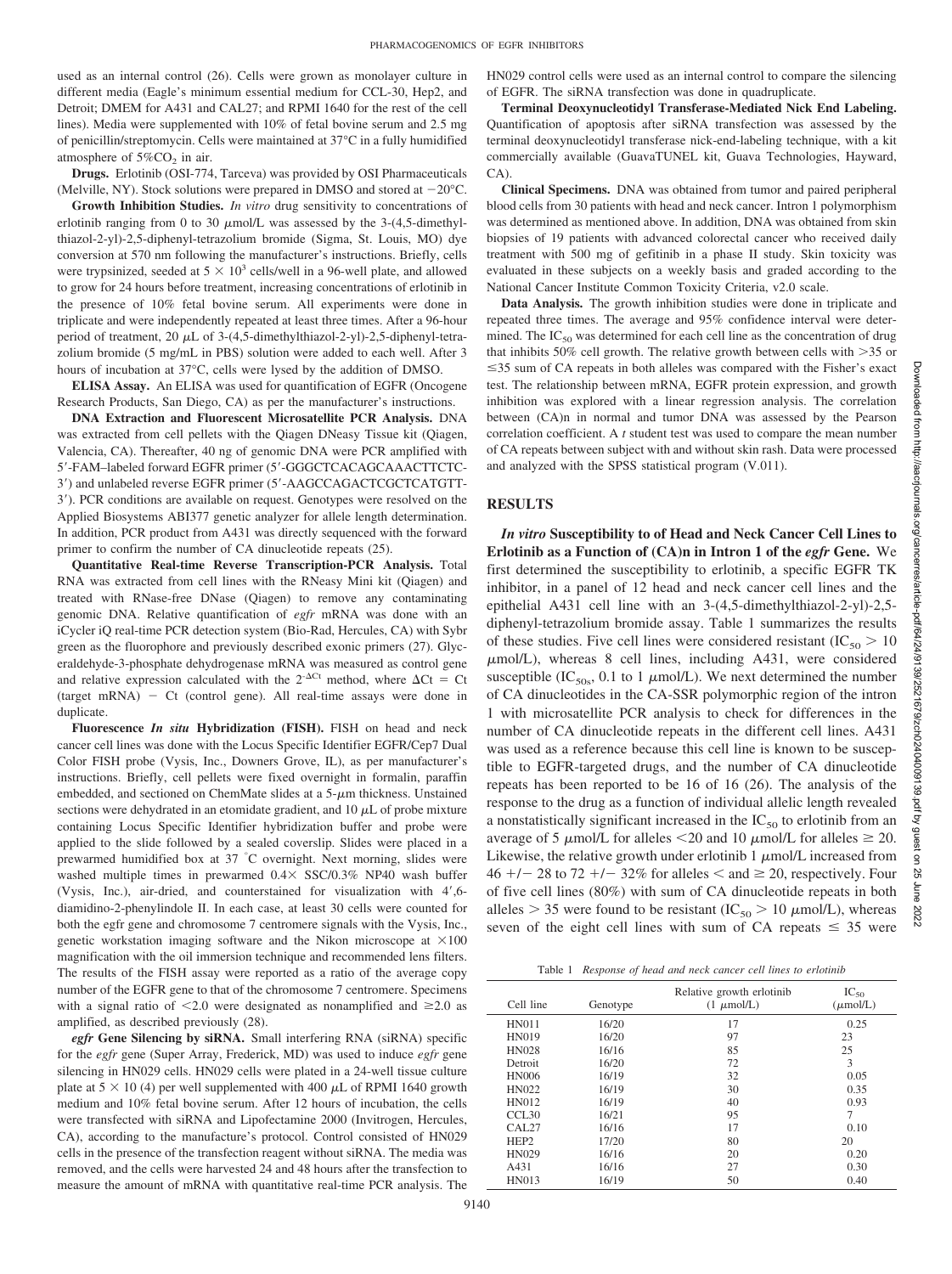sensitive with an IC<sub>50</sub> of 0.1 to 1  $\mu$ mol/L (*P* = 0.03). The relative growth of cells with long CA repeats  $(i.e., >35)$  averaged  $72 +/-$ 32% at the 1  $\mu$ mol/L concentration in contrast to cells with  $\leq$ 35 CA repeats, which had an averaged growth of  $38 + / -21\%$  at the same concentration of erlotinib (Fig. 1*A*).

**Relationship between Number of CA Dinucleotides and** *egfr* **mRNA and Protein Levels.** We next determined the relationship between the number of CA dinucleotides and expression of the *egfr*. There was a statistically significant inverse correlation between the length of the CA dinucleotide repeats and the expression of the *EGFR* mRNA ( $r = 0.54$ ,  $P = 0.05$ ). Likewise, cells with longer alleles had lower levels of protein expression, albeit not statistically significant  $(r = 0.48, P = 0.09;$  Fig. 1*B*). To rule out the possibility that these results were due to amplification of the *EGFR* gene, a known mechanism of overexpression of the EGFR protein, we performed FISH in the panel of cell lines (29). None of the 12 head and neck cancer cell lines had amplification of the *egfr* gene by FISH assay (mean signal ratio EGFR/Cep7 = 1.17; range, 0.99 to 1.78; median = 1.06). A431 showed amplification of the *egfr* gene (signal ratio EGFR/  $Cep7 = 2.66$ ) as described previously (29).

**siRNA-mediated Reduction of EGFR Expression Results in Resistance to Erlotinib.** On the basis of the above results, we next investigated whether specifically reducing the levels of EGFR expression in sensitive cell lines with a short number of CA dinucleotide repeats influenced the *in vitro* sensitivity to erlotinib. To this end, we silenced the expression of EGFR with siRNAs (30) The HN029 cell line was chosen for RNA interference studies because it expresses high levels of EGFR protein, has a 16/16 genotype, and is sensitive to



Fig. 1.  $A$ , box plot graph of relative growth in cells with long ( $>$ 35 CA repeats) and short ( $\leq$ 35 CA repeats) intron 1 alleles when exposed to 1  $\mu$ mol/L concentration of erlotinib. *B*, graphical illustration of the influence of the length of CA repeat allele on egfr protein expression, *egfr* mRNA levels, and growth inhibition after treatment with erlotinib at 1  $\mu$ mol/L. Mean values with the corresponding SDs are showed. **Regional Fig. manners** in  $\mu$  $\Box$ , relative growth.



Fig. 2. *A*. siRNA directed against *EGFR* reduces mRNA levels. *Bars* represent *EGFR* mRNA/*GADPH* mRNA ratio after 48 hours in HN029 cell line (wild type), HN029 after silencing *EGFR* with siRNA, HN019, and Hep-2 cell lines. *B*, relative growth inhibition (response) to treatment with erlotinib. *Lines* represent relative growth after 24 and 48 hours of treatment with erlotinib 1  $\mu$ mol/L in HN029 (wild type) and in the silenced cell line. After 48 hours of treatment, erlotinib inhibited relative growth in 66% in the original cell lines, whereas it only resulted in 10% of relative growth in the silenced one.

Table 2 *Response of HN029 wild-type and siRNA-modified cells to erlotinib*

|                                                           | <b>EGFR</b><br>mRNA/GADPH | Relative<br>growth $(\% )$ | Apoptosis<br>$(\%)$ |
|-----------------------------------------------------------|---------------------------|----------------------------|---------------------|
| <b>HN029</b><br>erlotinib 1 $\mu$ mol/L <sub>M</sub> 48 h | 0.57                      | $33 (\pm 1.9)$             | $30 (\pm 0.7)$      |
| siRNA EGFR HN029<br>erlotinib 1 $\mu$ mol/L 48 h          | 0.04                      | $90 (\pm 2.0)$             | $2(\pm 0.7)$        |

Abbreviation: GAPDH, glyceraldehyde-3-phosphate dehydrogenase.

treatment with erlotinib. After transfection with Lipofectamine2000 and the siRNA, quantitative reverse transcription-PCR was done to measure its efficiency. siRNA inhibited endogenous *egfr* mRNA by 95% of the transfected cells 48 hours after transfection, resulting in levels of EGFR similar to cells with longer CA dinucleotide repeats that are resistant to erlotinib (Fig. 2*A*). Once transfection was achieved successfully, we addressed whether the silencing of the *egfr* mRNA affected the susceptibility to erlotinib in HN029 cell line by performing a 3-(4,5-dimethylthiazol-2-yl)-2,5-diphenyl-tetrazolium bromide assay (Fig. 2*B*). Transfected cells showed no inhibition in their growth after 24 hours of treatment with erlotinib at 1  $\mu$ mol/L and an inhibition of 10% 48 hours after treatment. In the control nontransfected cells, growth was inhibited 17% at 24 hours and  $>65\%$  after 48 hours. Finally, to investigate the involvement of apoptotic cell death in these observed effects, we did a terminal deoxynucleotidyl transferase nickend-labeling assay. After 48 hours of treatment with erlotinib, transfected cells showed 2% of apoptosis, whereas 30% of apoptotic death was observed in nontransfected cells. These results, therefore, show that inhibition of the *egfr* mRNA expression induces resistance to erlotinib (Table 2).

**Number of CA Dinucleotide Repeats Is Identical in Tumor and Normal Tissue DNA.** We next tested whether this region is conserved between normal and tumor tissues from the same individual.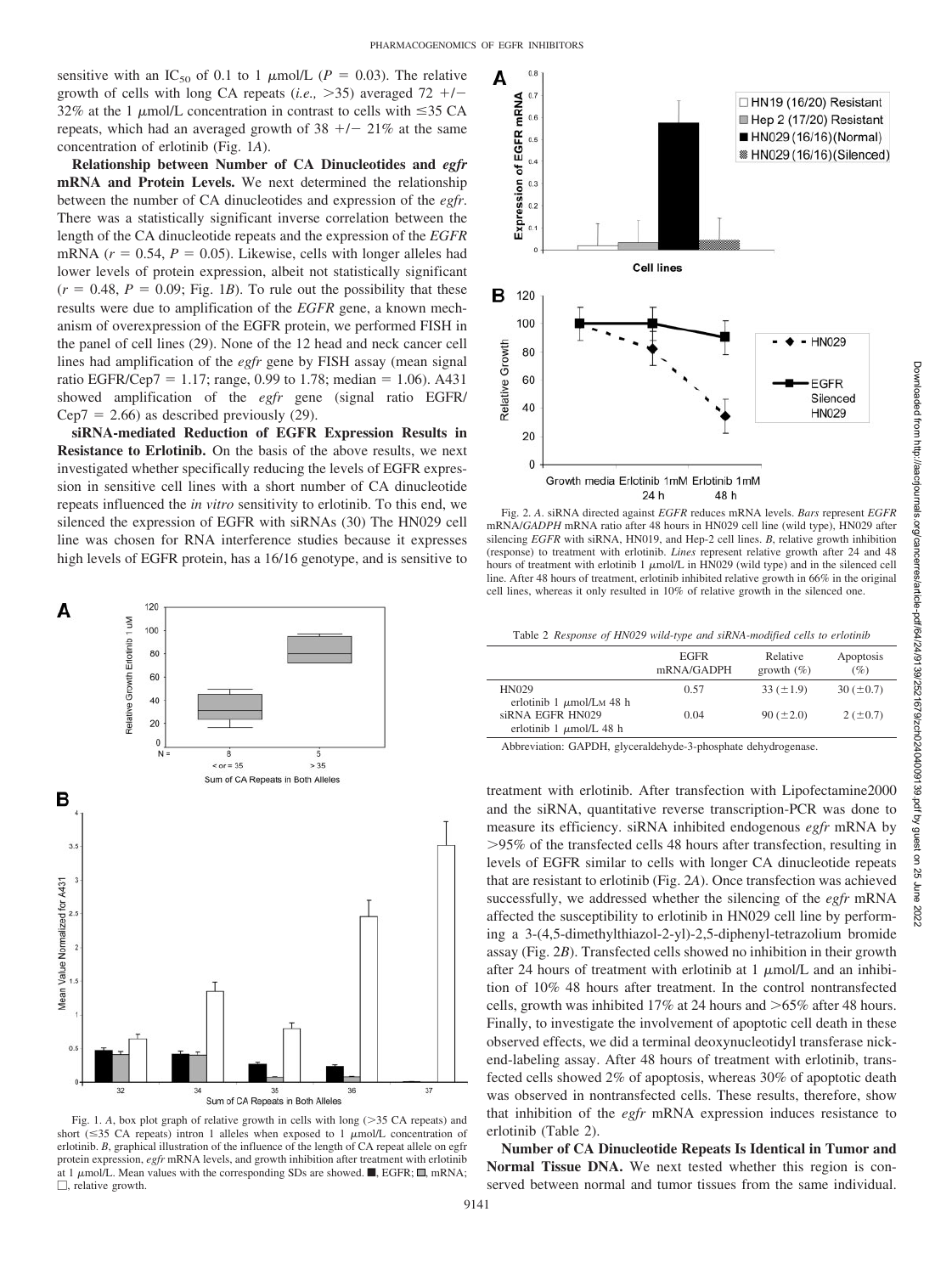To this end, we compared the number of CA dinucleotide repeats in matched DNA samples obtained from tumor and peripheral blood mononuclear cells from 30 subjects with advanced squamous cell carcinoma of the head and neck. We observed a perfect correlation  $(r = 1)$  in the  $(CA)$ n between paired samples of the same individual (data not shown), supporting the notion that this region is not commonly somatically mutated in the process of tumor development.

**Number of CA Dinucleotide Repeats Is Associated with Skin Toxicity in Patients Treated with Gefitinib.** The observation that the number of CA dinucleotide repeats is associated with response to EGFR inhibitors and that it is conserved region between normal and tumor tissues led to the hypothesis that the (CA)n is related to the occurrence of skin toxicity in patients treated with this drug. We determined the (CA)n in 19 patients with colon cancer treated with 500 mg oral daily doses of gefitinib in a phase II study. Overall, 68% of the patients developed the classic EGFR inhibitor induced acne-like rash. The allelic distribution in this group of patients was 14 (2.6%), 16 (47.4%), 17 (7.9%), 18 (18.4%), 20 (13.2%), and 21 (10.5%). The mean allelic length was  $17 +/- 1.7$  in subjects who developed rash *versus*  $18.2 + / - 2$  in this who did not ( $P = 0.07$ ). The analysis of rash as a function of alleles revealed that lower frequency of rashes with longer alleles that decreased from 76% for alleles  $\leq 20$  to 44% for alleles  $\geq 20\%$  ( $P = 0.09$ ). In the combined analysis by allelic sum, the mean sum of alleles was  $34 + / - 2.6$  in subjects who developed rash and  $36.5$  +/- 2.8 in those who did not ( $P = 0.09$ ). Eighty-four percent of patients with sum of alleles of  $\leq 35$  developed a rash, whereas only 33% of those with sum of alleles  $> 35$  did ( $P = 0.04$ ).

# **DISCUSSION**

This study explored the relationship between a CA-SSR polymorphism in the intron 1 of the *egfr* gene and the response to EGFR TK inhibitor in a panel of squamous cell carcinoma of the head and neck cell lines and in a clinical trial. The results show a correlation between the number of CA dinucleotide repeats and levels of EGFR mRNA and protein and the response to erlotinib. Phenotypic manipulations by RNA interference to decrease the levels of mRNA from susceptible cell lines with a short number of CA dinucleotide repeats to levels similar to that of resistant cells altered the response to the drug confirming the specificity of the findings. Subjects with a short number of CA dinucleotide repeats had higher incidence of rash when treated with one of these drugs. Because the number of (CA)n is equivalent in matched normal and tumor DNA in squamous cell carcinoma of the head and neck, this may offer a marker for subjects who experience skin toxicity when treated with these drugs have better outcome. These results have several biological as well as clinical implications.

The most obvious mechanism by which the CA-SSR is associated with response to EGFR TK inhibitors is by affecting the levels of the EGFR. The results of this study are in perfect agreement with prior studies indicating a an inverse correlation between the number of CA dinucleotides in the intron 1 region and the transcription of the gene and protein expression (24, 25, 31). These findings contrast with the lack of correlation found in clinical trials between expression of the EGFR and activity of EGFR TK inhibitors (6, 7, 15) The reasons for this discrepancy are not known but could be related to methodological issues regarding the use of non quantitative and poorly validated immunohistochemistry methods. In fact, studies have failed to show a correlation between number of CA dinucleotide repeats and EGFR protein expression measured by immunohistochemistry in colorectal cancer (32). In this regard, it is important to mention that studies measuring mRNA levels by RT-PCR from microdissected tumor tissue may be a predictive marker for response of metastatic colorectal tumors to therapy with EGFR inhibitors (33). This finding is fully supported by the data from this study. We found a better correlation between mRNA expression as opposed to protein expression and response to the drugs. The siRNA experiments additionally support the notion that expression of the target is related to the response to these agents. Overall, these data would support the notion that the expression of the target is important for the response to these agents and that this topic should still be additionally investigated with other methods such as reverse transcription-PCR before it is concluded that expression of EGFR is not relevant.

An interesting observation in population studies is that the CA-SSR polymorphism has interethnic variation. Of particular interest is the finding that subjects of Asian ethnicity have higher frequency of longer alleles. Sixty-three percent of individuals of Asian origin had alleles with 20 CA dinucleotide in contrast to 21% for individuals of Caucasian origin. Likewise, the frequency of allele 16 was most common in Caucasians (43%) and African Americans (42%) as opposed to Asians (17%; ref. 34). These results have been confirmed in a second study in patients with breast cancer from Japan and Germany that showed a higher frequency of alleles containing 19 or longer CA dinucleotides in Japanese patients, which was associated with lower levels of EGFR expression (31). These data, in conjunction with our data, would predict that the overall response to EGFR TK inhibitors would be lower in Japanese subjects. Studies conducted this far, however, show the opposite. Studies in NSCLC have shown that Japanese patients are in fact more susceptible to these drugs that patients from Western origin (6, 7). There are, however, two recent studies that may explain this apparent discrepancy. First, Japanese patients with NSCLC have a higher incidence of mutations in the exons coding the TK domain of the *EGFR* gene, which is the most important determinant of response to these agents in NSCLC patients (13, 14). This factor explains the higher response rata in Japanese patients. It should be noted, however, that thus far these mutations have not been found in diseases other than NSCLC. In addition, it is not know if Japanese patients with other tumor types have higher response to EGFR TK inhibitors. A second important observation is the finding of allelic imbalance restricted to the CA-SSR I region in 55% of Japanese patients with breast cancer, which is associated with amplification of that area of the gene and higher content of EGFR. A separate study found amplifications of the CA-SSR I in nonmalignant breast cancer tumors and to be associated with poor prognosis (31, 35). This mechanism appears to overcome the transcriptional limitations imposed by long alleles resulting in tumors with high content of EGFR that could be more susceptible to the agents. This factor could indeed explain why cells such as HN011, which have a 16/20 genotype, is in fact susceptible to the drug. Overall, these finding would suggest that there are different mechanisms by which germ-line or acquired genetic alterations in the *EGFR* gene can influence the response to these drugs, including kinase domain mutations, number of CA dinucleotide repeats, amplifications of the CA-SSR I region in addition to other such as amplification of the full gene, and vIII mutations frequently observed in brain tumors (36). How these different alterations are related to each other and which specific weight and implications have with regards to the response to the drugs would need to be the focus of future studies. Furthermore, it is possible that specific alleles in the germ-line CA-SSR mark different haplotypes of untested functional relevance. In fact, the *EGFR* gene has several single sequence and single nucleotide polymorphisms in the same intron and throughout the gene that could be in association and linked to the response to these agents.

One of the main reasons why we initiated these studies was to find an explanation for the observed association between skin toxicity and the response to EGFR inhibitors. Studies conducted with small mol-